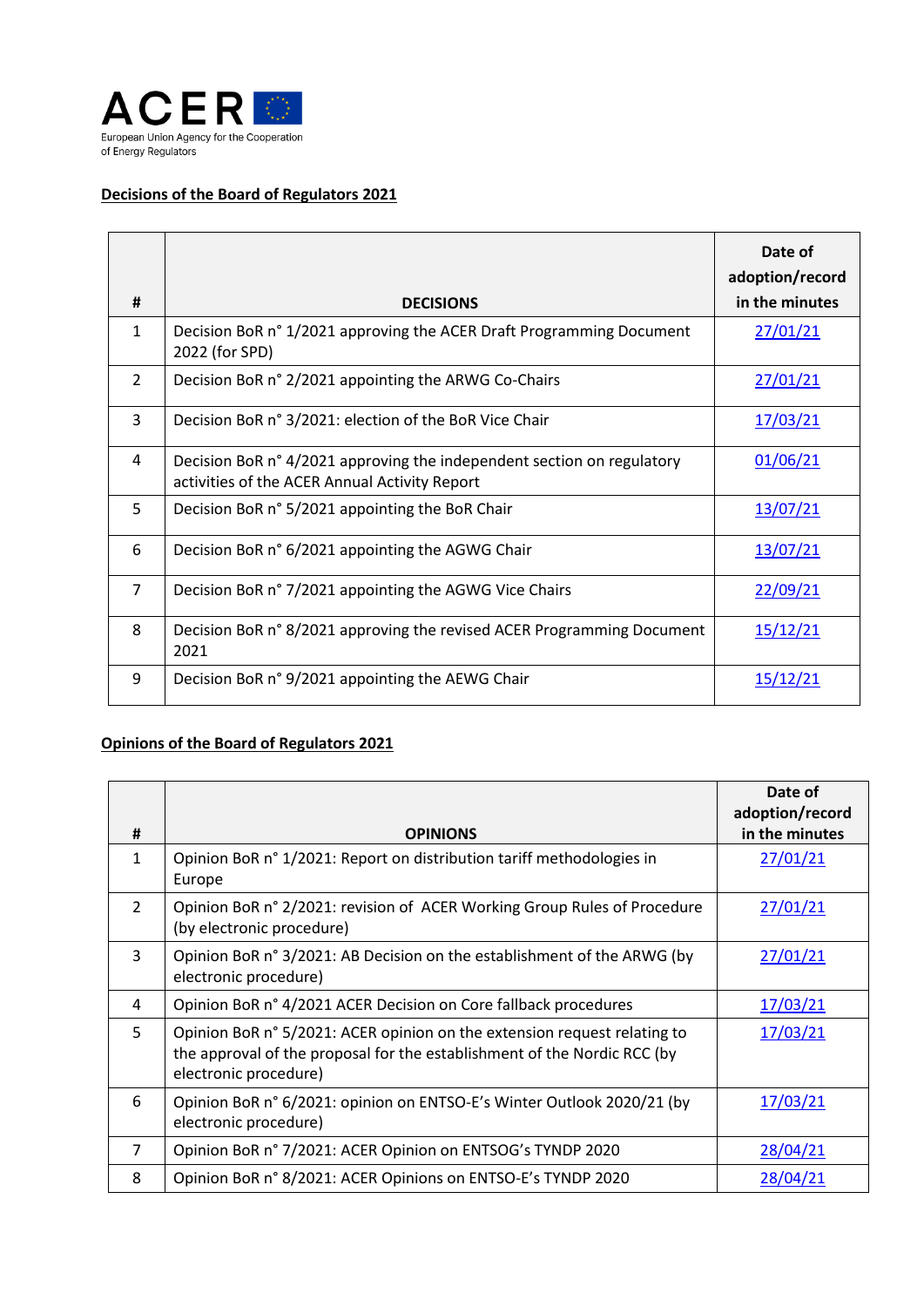|    |                                                                                                                                                                                                | Date of                           |
|----|------------------------------------------------------------------------------------------------------------------------------------------------------------------------------------------------|-----------------------------------|
| #  | <b>OPINIONS</b>                                                                                                                                                                                | adoption/record<br>in the minutes |
| 9  | Opinion BoR n° 9/2021: ACER Decision on the definition of capacity<br>calculation regions                                                                                                      | 28/04/21                          |
| 10 | Opinion BoR n° 10/2021: ACER Decision on the definition of System<br><b>Operation Region</b>                                                                                                   | 01/06/21                          |
| 11 | Opinion BoR n° 11/2021: ACER Decision on the amendment to the<br><b>Coordinated Security Assessment Methodology</b>                                                                            | 01/06/21                          |
| 12 | Opinion BoR n° 12/2021: ACER Opinion on the Annual Consolidated Report<br>on progress of Projects of Common Interest                                                                           | 01/06/21                          |
| 13 | Opinion n° 13/2021: ACER Decision on the Baltic methodology for a market-<br>based allocation process of cross-zonal capacity for the exchange of<br>balancing capacity or sharing of reserves | <u>13/07/21</u>                   |
| 14 | Opinion BoR n° 14/2021: Core methodology for a market-based allocation<br>process of cross-zonal capacity for the exchange of balancing capacity or<br>sharing of reserves                     | <u>13/07/21</u>                   |
| 15 | Opinion BoR n° 15/2021: ACER Opinion on ENTSOG Summer Supply Outlook<br>2021                                                                                                                   | 13/07/21                          |
| 16 | Opinion BoR n° 16/2021: ACER Decision on the CZ/AT request for time<br>extension - INC CAM                                                                                                     | 13/07/21                          |
| 17 | Opinion BoR n° 17/2021: ACER Decision on sharing costs incurred to ensure<br>firmness and remuneration of long-term transmission rights                                                        | 22/09/21                          |
| 18 | Opinion BoR n° 18/2021: ACER Framework Guideline on sector-specific rules<br>for cybersecurity aspects of cross-border electricity flows (by electronic<br>procedure)                          | 22/09/21                          |
| 19 | Opinion BoR n° 19/2021: ACER Decision on the market-based allocation<br>process of cross-zonal capacity for the exchange of balancing capacity for the<br>Core CCR (by electronic procedure)   | 22/09/21                          |
| 20 | Opinion BoR n° 20/2021: ACER Opinions on draft PCI lists                                                                                                                                       | 27/10/21                          |
| 21 | Opinion BoR n° 21/2021: ACER Decision on the Core common capacity<br>calculation methodology for long-term timeframes                                                                          | 27/10/21                          |
| 22 | Opinion BoR n° 22/2021: ENTSO-E's Summer Outlook 2021                                                                                                                                          | 27/10/21                          |
| 23 | Opinion BoR n° 23/2021: ACER Decision on the harmonised allocation rules                                                                                                                       | 27/10/21                          |
| 24 | Opinion BoR n° 24/2021: ACER Decision withdrawing the Decision on the<br>definition of System Operation Regions (by electronic procedure)                                                      | 27/10/21                          |
| 25 | Opinion BoR n° 25/2021: ACER Decision on the TSOs' proposal for the<br>congestion income distribution methodology                                                                              | 15/12/21                          |
| 26 | Opinion BoR n° 26/2021: ACER Opinion on ENTSOG Winter Supply Outlook<br>2021/22                                                                                                                | 15/12/21                          |
| 27 | Opinion BoR n° 27/2021: ACER Decision on harmonised allocation rules for<br>long-term transmission rights (by electronic procedure)                                                            | 15/12/21                          |
| 28 | Opinion BoR n° 28/2021: ACER Decision on the long-term capacity<br>calculation methodology of the Core capacity calculation region (by<br>electronic procedure)                                | <u>15/12/21</u>                   |